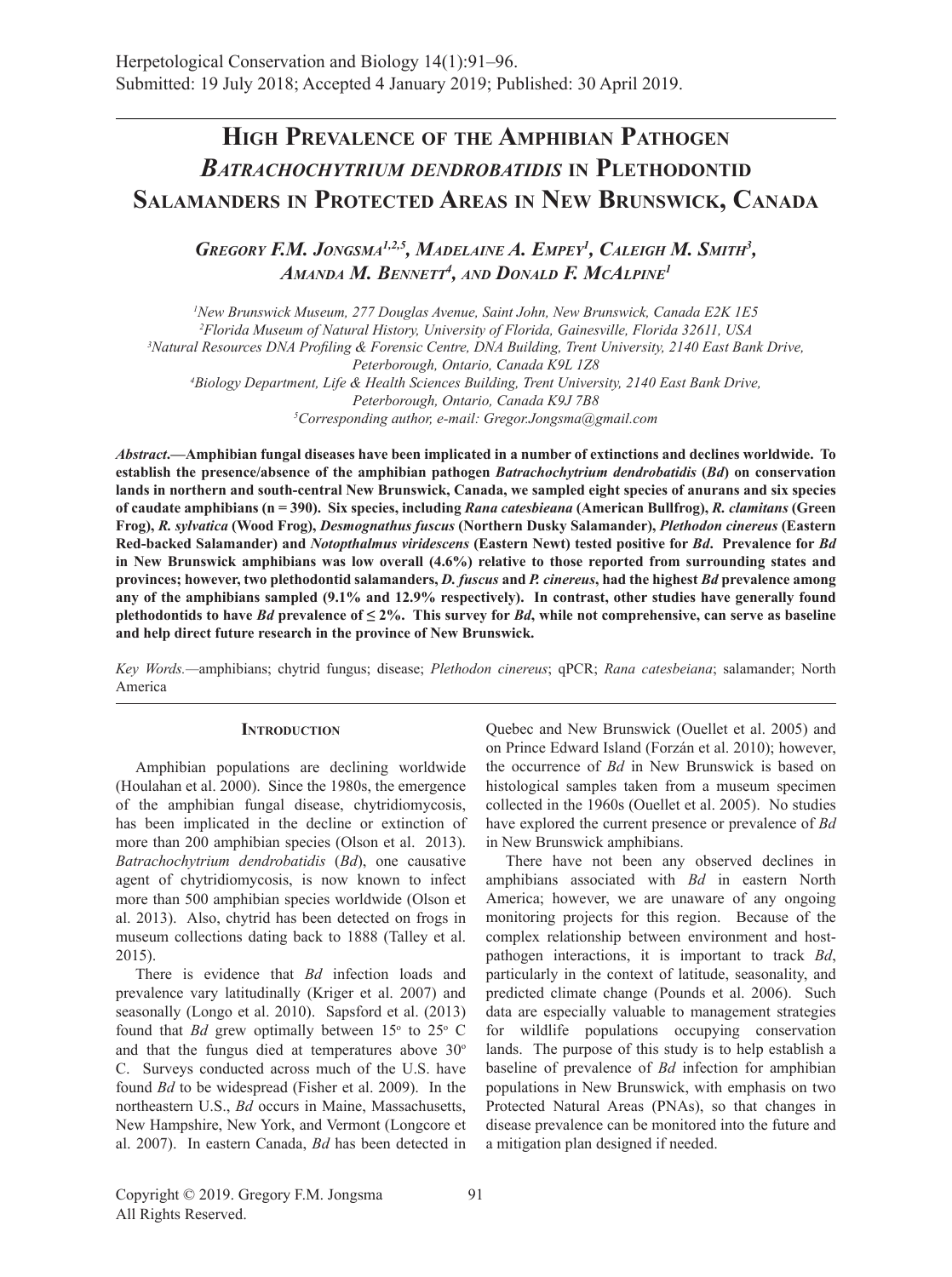### **Materials and Methods**

*Field surveys*.—We sampled amphibians during BiotaNB, an all-taxa biological inventory of selected Protected Natural Areas (PNAs) in New Brunswick, Canada. We collected amphibians during visual encounter surveys by hand or with dip-nets and held them in individual plastic bags. We swabbed live amphibians using sterile medical swabs (MW113; Medical Wire and Equipment Co., Wiltshire, UK) following the protocols described by Hyatt et al. (2007). We stored swabs in 1.5-ml snap-cap tubes with 95% EtOH and maintained in a refrigerator (about 7° C). Because they were to be used for additional projects, we euthanized amphibians after swabbing them. Following euthanasia, we removed liver tissue for genetic work, fixed each individual in formalin, and deposited the specimens in the herpetological collections of the New Brunswick Museum (Saint John, New Brunswick, Canada).

*Site descriptions*.—We surveyed for *Bd* in New Brunswick, Canada, focusing on two PNAs and adjacent conservation lands. We sampled Grand Lake PNA (45.8500°N, 66.1833°W) from 8 to 18 August 2014 (one or two searchers) and Nepisiguit PNA-Mount Carleton Provincial Park (47.3818°N, 66.6929°W) from 26 to 30 June 2015 (one to four searchers). The Grand Lake region supports 15 amphibian species, of which we swabbed 14 for *Bd*; whereas, the Nepisiguit PNA-Mount Carleton Provincial Park region supports 10 species, eight of which we swabbed (McAlpine 2010; Table 1).

Grand Lake PNA is located in central New Brunswick and consists of 10,321 h spread over 21 individual parcels of land with elevations that range from just above sea level to 160 m (Doucet et al. 2010). Wetlands and waterways that comprise Grand Lake, the Saint John River, and the Oromocto River occupy much of the PNA. Spring flooding covers bottomland forests, fields, and marshes. Floodwaters recede between May and June, with soil deposits contributing to wetland and riparian biodiversity (Zelazny et al. 2003). The lowland region of New Brunswick that includes the Grand Lake PNA supports the warmest temperatures in the province; 5° C mean annual, with a summer mean of 15.5° C (Ecological Stratification Working Group [ESWG] 1995). During the same sampling period, we also acquired swabs from the adjacent Portobello National Wildlife Refuge, Odell Park (an old-growth municipal park in the core of the city of Fredericton), and the University of New Brunswick Woodlot (Fig. 1B).

Nepisiguit PNA is located in the highland region of north-central New Brunswick and encompasses 11,895 h. It shares its western boundary with Mount Carleton Provincial Park and together the two areas comprise 29,290 h (Doucet et. 2010; Fig. 1C). Elevations range from 248 to 687 m in the PNA. Mount Carleton, at 820 m, is the highest peak in New Brunswick and is encompassed by Mount Carleton Provincial Park. Mean annual temperature in the region is 3° C, with a summer mean annual temperature of 14.5° C (ESWG 1995).

*Extractions and qPCR*.—We extracted samples following the PrepMan® Ultra extraction protocol

**Table 1**. Summary of *Batrachochytrium dendrobatidis* prevalence by species (See common names in Results section) and site in New Brunswick, Canada. Abbreviations are GL = Grand Lake Protected Natural Area-Portobello National Wildlife Refuge (south), FR = Fredericton area (south), including Odell Park and the University of New Brunswick Woodlot, NE = Nepisiguit Protected Natural Area-Mount Carleton Provincial Park (north), and  $GE =$  Genomic equivalent, presented with one standard deviation.

| Species                   | GL             | <b>FR</b> | <b>NE</b> | $Bd + /$ total | Total % infected     | GE average      |
|---------------------------|----------------|-----------|-----------|----------------|----------------------|-----------------|
| Anaxyrus americanus       | $\overline{2}$ |           | 12        | 0/14           | 0.0                  |                 |
| Hyla versicolor           | 1              |           |           | 0/1            | 0.0                  |                 |
| Pseudacris crucifer       | 1              |           |           | 0/1            | 0.0                  |                 |
| Rana catesbeiana          | 27             |           |           | 2/27           | 7.4                  | $17.8 \pm 23.2$ |
| R. clamitans              | 62             | 13        | 42        | 4/117          | 3.4                  | $32.4 \pm 57.4$ |
| R. pipiens                | 49             | 1         | _         | 0/50           | 0.0                  |                 |
| R. septentrionalis        |                |           | 23        | 0/23           | 0.0                  |                 |
| R. sylvatica              | 11             |           | 20        | 1/31           | 3.2                  | 2.5             |
| Ambystoma laterale        | 9              |           |           | 0/9            | 0.0                  |                 |
| A. maculatum              | 1              |           |           | 0/1            | 0.0                  |                 |
| Desmognathus fuscus       |                | 11        |           | 1/11           | 9.1                  | 0.9             |
| Eurycea bislineata        |                | 5         | 9         | 0/14           | 0.0                  |                 |
| Plethodon cinereus        | 23             | 12        | 35        | 9/70           | 12.9                 | $13.4 \pm 19.8$ |
| Notophthalmus viridescens | 7              |           | 14        | 1/21           | 4.8                  | 0.8             |
| <b>TOTAL</b>              | 193            | 42        | 155       | 18/390         | $\overline{X}$ = 4.6 |                 |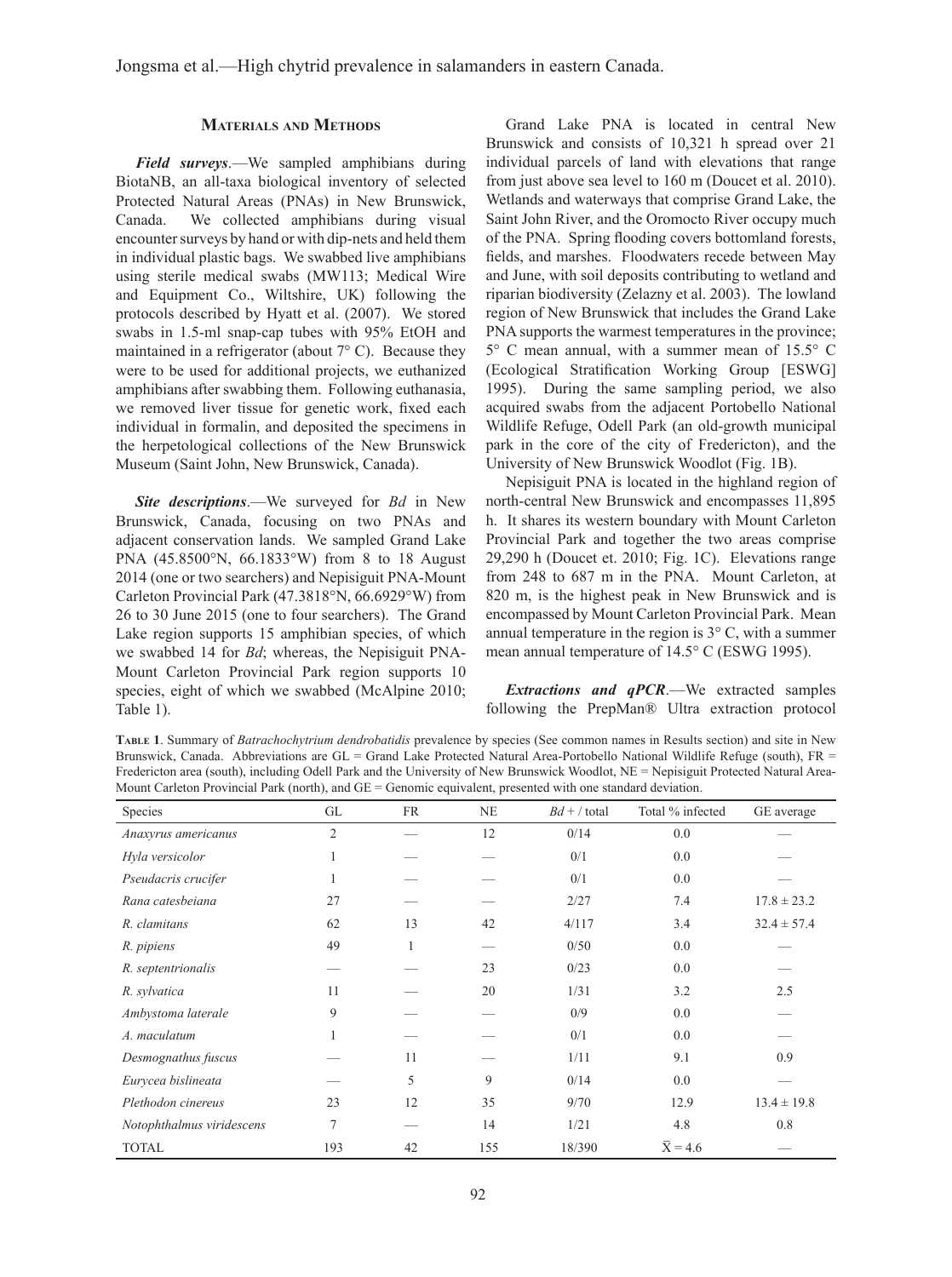

**Figure 1**. (A) New Brunswick locations sampled for *Bd* prevalence in amphibians showing (B) principal sampling sites in the Grand Lake Protected Natural Area and region, and (C) the Nepisiguit Protected Natural Area-Mount Carleton Provincial Park. Red circles mark sites positive for *Bd*, closed circles mark sites negative for *Bd*.

(Hyatt et al. 2007) and diluted 1:10 with 0.25 TE buffer (Tris-EDTA and sterile water) to reduce potential inhibition during quantitative polymerase chain reaction (qPCR) analysis. For the quantitative PCR assays, we incorporated an 18 base pair insert into the reference sequence presented in Boyle et al. (2004) for use as a synthetic positive control (see Wilson et al. 2016, Table 2). The inclusion of the 18 base pair insert reduces the risk of false positive detections due to lab contamination when amplifying field samples (Wilson et al. 2016). The assay uses *Bd*-specific genetic markers and compares each sample to a set of standards to calculate a genomic equivalent. Synthetic controls were manufactured by Life Technologies (now Thermo Fisher Scientific, Waltham, Massachusetts, USA) using GeneArt®StringsTM DNA fragments. As per manufacturer guidelines, we resuspended GeneArt®StringsTM in sterile water and diluted 10-fold to create a dilution series of standards

from  $10^{10}$  down to one target copy per 5  $\mu$ L volume. We assessed the qPCR assay using this dilution series to ensure positive controls were amplifying as expected, and to assess reaction efficiency and limit of detection.

We prepared Quantitative PCR assays containing 5 µL of sample, 1X TaqMan® Universal PCR Master Mix, 0.9 μM each of ITS1-3 Chytr and 5.8S Chytr primers, 0.15 Chytr-MGB2 probe for *B. dendrobatidis* (Boyle et al. 2004), 0.2 μM synthetic control MGB probe (Life Technologies) and sterile distilled water (Life Technologies) up to a total volume of 20 μL. For all assays, we used a StepOnePlusTM Real-time PCR system (Applied Biosystems, Waltham, Massachusetts, USA) to detect DNA. Reaction conditions consisted of 2 min at 50° C, 10 min at 95° C, followed by 50 cycles of 15 sec at 95° C and 1 min at 60° C (following Boyle et al. 2004). We used the default settings on StepOneTM software v.2.2.2 (Applied Biosystems) to analyze all run data. We amplified all samples using the above conditions with two replicates of synthetic control dilution series and two negative controls with no DNA template per qPCR run. We used a  $0.1 \Delta$  Rn threshold of detection, as per Boyle et al. (2014). We ran each sample in duplicate and compared the data between runs to ensure accuracy. We considered all detections over the threshold limit repeated in both qPCR runs positive for *Bd*.

#### **Results**

We sampled 390 individuals, representing eight species of anurans and six species of caudate amphibians. Overall, the prevalence for *Bd* in New Brunswick is low (18/390; 4.6%). *Rana catesbeiana*  (American Bullfrog), *R. clamitans* (Green Frog), *R. sylvatica* (Wood Frog), *Plethodon cinereus* (Eastern Red-backed Salamander), *Notophthalmus viridescens*  (Eastern Newt), and *Desmognathus fuscus* (Northern Dusky Salamander) tested positive for *Bd* (Table 1). *Anaxyrus americanus* (American Toad), *Hyla versicolor*  (Grey Treefrog), *Pseudacris crucifer* (Spring Peeper), *R. pipiens* (Northern Leopard Frog), *R. septentrionalis*  (Northern Mink Frog), *Ambystoma laterale* (Blue Spotted Salamander), *A. maculatum* (Yellow Spotted Salamander), and *Eurycea bislineata* (Northern Twolined Salamander) all tested negative (Table 1). Overall, *Rana catesbeiana* had the highest prevalence among frogs (2/27; 7.4%). *Rana clamitans* and *R. sylvatica* each had positive samples (4/117; 3.4% and 1/31; 3.2%, respectively). Among the other anurans, toads (*Anaxyrus americanus*, n = 14) and treefrogs (*Hyla versicolor*,  $n = 1$  and *Pseudacris crucifer*,  $n = 1$ ) did not test positive for *Bd*. Two plethodontids had the highest *Bd* prevalence among any of the amphibians we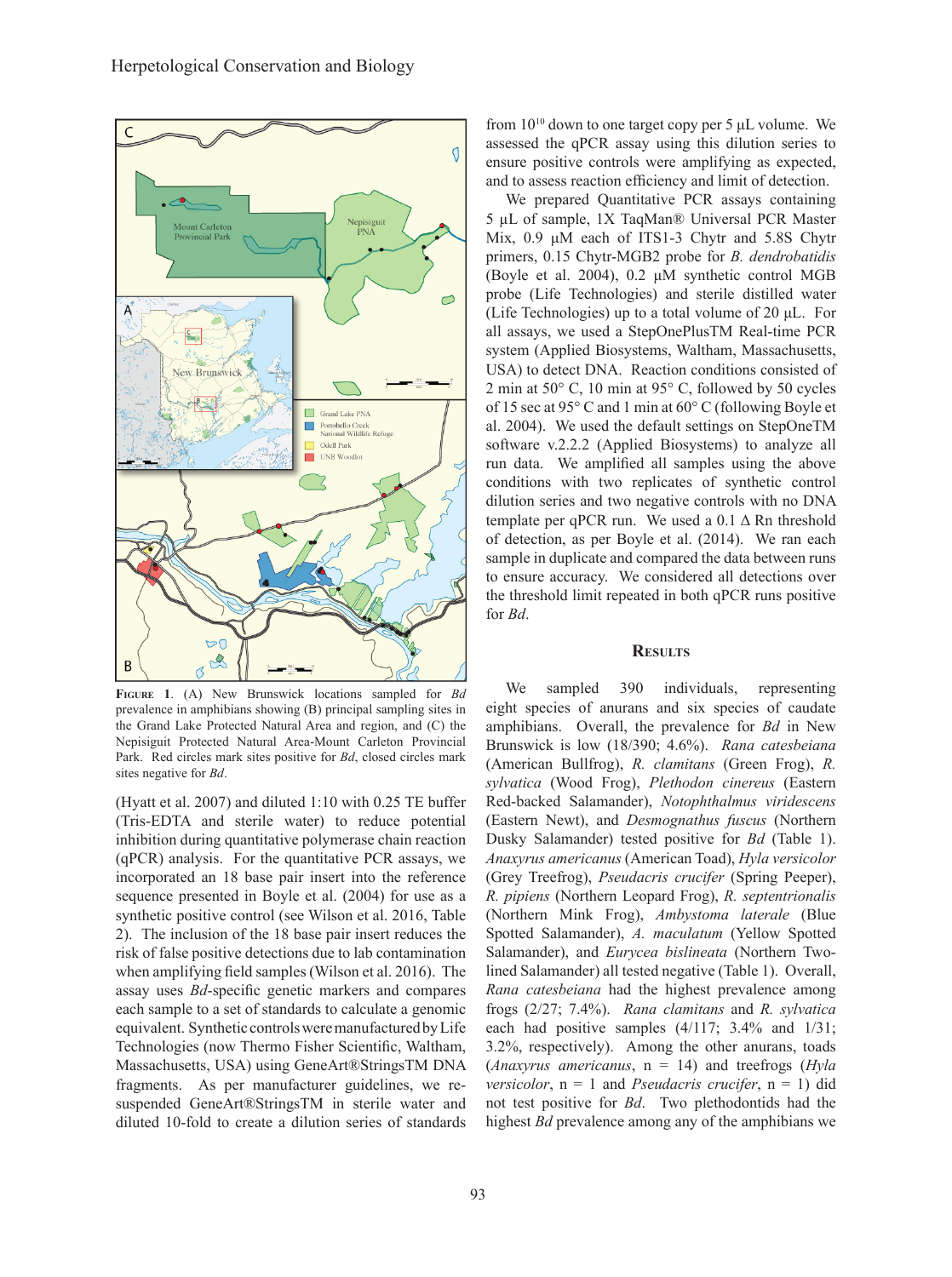sampled. We recorded a *Bd* prevalence of 9.1% (1/11) from *Desmognathus fuscus* and a prevalence of 12.9% (9/70) from *Plethodon cinereus*.

#### **Discussion**

Overall, the prevalence for *Bd* in New Brunswick is low (18/390; 4.6%) relative to reports from surrounding states and provinces. For example, in adjacent Prince Edward Island, prevalence was 26.9% (Forzán et al. 2010), and 26.4% in Maine (Longcore et al. 2007). *Bd* prevalence in Nova Scotia is unknown. Although we did not detect *Bd* in 8 of the 14 species sampled, sample sizes of some of these species are possibly too small to detect *Bd*. Skerratt et al. (2008) suggest that 59 individuals should be sampled to detect *Bd* when prevalence is low. Further sampling will likely increase the number of amphibian species in New Brunswick that are *Bd*-positive. Nonetheless, even for cases where our New Brunswick sampling is sufficiently large (> 60), the prevalence for *Bd* is low (3.4% for *R. clamitans*; 12.9% for *P. cinereus*).

Remarkably, two plethodontids had the highest *Bd* prevalence among any of the amphibians sampled. Previous research has remarked on the low  $( \leq 2\%)$ *Bd* prevalence in plethodontid salamanders generally (Gratwicke et al. 2011; Krynak et al. 2012; Muletz et al. 2014). Muletz et al. (2014) report that only  $0.7\%$  (n = 2,728 individuals;  $95\%$  CI = 0.4–1.1%) of plethodontids tested for *Bd* provided positive results. Ouellet et al. (2005), report 0% prevalence (n = 35) for *P. cinereus*. Muletz et al. (2014) report  $0\%$  (n = 561) and  $1\%$  (n = 396) prevalence for *P. cinereus* for the period 1957– 1987 and 2011, respectively. The low prevalence of *Bd* contrasts sharply with the  $12.3\%$  (n = 81) prevalence detected in these New Brunswick populations.

*Plethodon cinereus* exhibited markedly higher infection loads at the Nepisiguit sites than the Grand Lake Meadow sites, Odell Park or UNB Woodlot. Disentangling whether this is the influence of latitude, seasonality, or some other variable is not possible with this dataset because the sites were sampled at different times of the year (June and August). More surveys at these sites and others across New Brunswick will help reveal the causes of variation in *Bd* prevalence. Both the influences of latitude (Kriger et al. 2007) and seasonal variation (Kriger and Hero 2007; Lenker et al. 2013) should be considered as potential causes.

The goal of this work was to gather baseline data on *Bd* prevalence in New Brunswick. In some cases, sample sizes are too small to infer prevalence of *Bd* in some species; however, *Bd* detection was geographically widespread in New Brunswick and occurred in a variety of both aquatic and terrestrial anurans and salamanders. The unusually high *Bd* prevalence for plethodontid

salamanders requires further investigation to determine if these results are consistent across the Atlantic region or elsewhere in New Brunswick. Examination of museum specimens following the protocols of Cheng et al. (2011) could confirm if plethodontids have historically had higher *Bd* prevalence in New Brunswick than in other regions. This survey of nearly 400 amphibian individuals has contributed to the establishment of a baseline for *Bd* in New Brunswick. Such information will help to inform management strategies for amphibian populations both on and off conservation lands and in the face of changing climate in the region.

*Acknowledgments*.—Funding support for this project was received by the New Brunswick Museum Centre for Biodiversity Research from the New Brunswick Environmental Trust Fund, New Brunswick Wildlife Trust Fund, New Brunswick Department of Energy and Resource Development (ERD), Environment Canada, and the University of New Brunswick. Thanks to Maryse Bourgeois, Mary Sabine and Maureen Toner, Protected Natural Areas and Species-at-Risk Sections, ERD, for scientific permits. For assistance in the field, we thank Patrick Champagne, Arielle DeMerchant, Graham Dixon-McCallum and Jake Lewis. We thank Kristyne Wozney, Chris Wilson (Ontario Ministry of Natural Resources) and Dennis Murray (Trent University) for conducting laboratory work and providing valuable comments on the manuscript.

#### **Literature Cited**

- Boyle, D.G., D.B. Boyle, V. Olsen, J.A.T. Morgan, and A.D. Hyatt. 2004. Rapid quantitative detection of chytridiomycosis (*Batrachochytrium dendrobatidis*) in amphibian samples using real-time Taqman PCR assay. Diseases of Aquatic Organisms 60:141–148.
- Cheng, T.L., S.M. Rovito, D.B. Wake, and V.T. Vredenburg. 2011. Coincident mass extirpation of neotropical amphibians with the emergence of the infectious fungal pathogen *Batrachochytrium dendrobatidis*. Proceedings of the National Academy of Sciences 108:9502–9507.
- Doucet, D., R.A. Lautenschlagr, and S. Blaney. 2010. An assessment of species diversity in New Brunswick's 10 largest protected natural areas: a foundation for management plans, conservation action, and future research. Report prepared by the Atlantic Canada Conservation Data Centre for the New Brunswick Protected Natural Areas Scientific Advisory Committee, Fredericton, New Brunswick. 159 p.
- Ecological Stratification Working Group (ESWG). 1995. A national ecological framework for Canada. Agriculture and Agri-Food Canada, Research Branch, Centre for Land and Biological Resources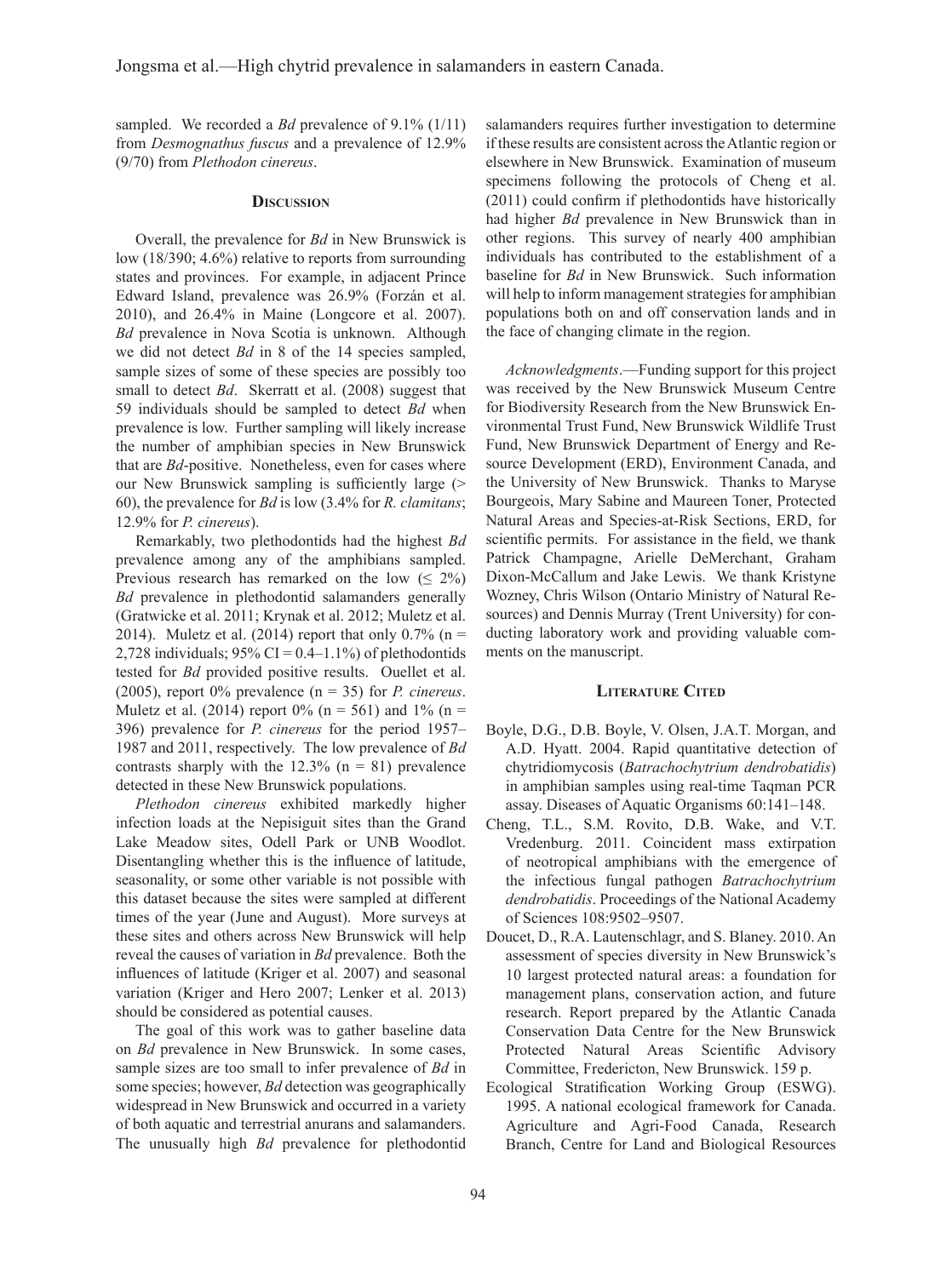Research and Environment Canada, State of the Environment Directorate, Ecozone Analysis Branch, Ottawa/Hull, Canada. 125 p.

- Fisher, M.C., T.W. Garner, and S.F. Walker. 2009. Global emergence of *Batrachochytrium dendrobatidis* and amphibian chytridiomycosis in space, time, and host. Annual Review of Microbiology 63:291–310.
- Forzán, M. J., R. Vanderstichel, N.S. Hogan, K. Teather, and J. Wood. 2010. Prevalence of *Batrachochytrium dendrobatidis* in three species of wild frogs on Prince Edward Island, Canada. Diseases of Aquatic Organisms 91:91–96.
- Gratwicke, B, M. Evans, E.H. Campbell Grand, J. Greathouse, W.J. McShea, N. Rotzel, and R.C. Fleischer. 2011. Low prevalence of *Batrachochytrium dendrobatidis* detected in Appalachian salamanders from Warren County, Virginia, USA. Herpetological Review 42:217–219.
- Houlahan, J. E., C.S. Findlay, B.R. Schmidt, A.H. Meyer, and S.L. Kuzmin. 2000. Quantitative evidence for global amphibian population declines. Nature 404:752–755.
- Kriger, K.M., and J.M. Hero. 2007. Large-scale seasonal variation in the prevalence and severity of chytridiomycosis. Journal of Zoology 271:352–359.
- Kriger, K.M., F. Pereoglou, J., and J.M. Hero. 2007. Latitudinal variation in the prevalence and intensity of chytrid (*Batrachochytrium dendrobatidis*) infection in eastern Australia. Conservation Biology 2:1280–1290.
- Krynak, T.J., T.L. Robison, and J.J. Scott. 2012. Detection of *Batrachochytrium dendrobatidis* in amphibian populations of northeast Ohio. Herpetological Review 43:87–89.
- Lenker, M.A., A.E. Savage, C.G. Becker, D. Rodriguez, and K.R. Zamudio. 2014. *Batrachochytrium dendrobatidis* infection dynamics vary seasonally in upstate New York, USA. Diseases of Aquatic Organisms 111:51–60.
- Longcore, J.R., J.E. Longcore, A.P. Pessier, and W.A. Halteman. 2007. Chytridiomycosis widespread in anurans of northeastern United States. Journal of Wildlife Management 71:435–444.
- Longo, A.V., P.A. Burrowes, and R.L. Joglar. 2010. Seasonality of *Batrachochytrium dendrobatidis* infection in direct-developing frogs suggests a mechanism for persistence. Diseases of Aquatic Organisms 92:253–260.
- McAlpine, D.F. 2010. Amphibians and reptiles of the Atlantic Maritime Ecozone. Pp. 613–631 *In*

Assessment of Species Diversity in the Atlantic Maritime Ecozone. McAlpine, D.F., and I.M. Smith (Eds.). National Research Council Press, Ottawa, Canada. 785 p.

- Muletz, C., N.M. Caruso, R.C. Fleischer, R.W. McDiarmid, and K.R. Lips. 2014. Unexpected rarity of the pathogen *Batrachochytrium dendrobatidis* in Appalachian *Plethodon* salamanders: 1957–2011. PLoS ONE, 9: e103728. //doi.org/10.1371/journal. pone.0103728.
- Olson, D.H., D.M. Aanensen, K.L. Ronnenberg, C.I. Powell, S.F. Walker, J. Bielby, T.W. Garner, G. Weaver, and M.C. Fisher. 2013. Mapping the global emergence of *Batrachochytrium dendrobatidis*, the amphibian chytrid fungus. PloS ONE, 8(2): e56802. //doi.org/10.1371/journal.pone.0056802.
- Ouellet, M., I. Mikaelian, B.D. Pauli, J. Rodrigue, and D.M. Green. 2005. Historical evidence of widespread chytrid infection in North American amphibian populations. Conservation Biology 19:1431–1440.
- Pounds, J.A., M.R. Bustamante, L.A. Coloma, J.A. Consuegra, M.P. Fogden, P.N. Foster, E. La Marca, K.L. Masters, A. Merino-Viteri, R. Puschendorf, and S.R. Ron. 2006. Widespread amphibian extinctions from epidemic disease driven by global warming. Nature 439:161–167.
- Talley, B.L., C.R. Muletz, V.T. Vredenburg, R.C. Fleischer, and K.R. Lips. 2015. A century of *Batrachochytrium dendrobatidis* in Illinois amphibians (1888–1989). Biological Conservation 182:254–261.
- Sapsford, S.J., R.A. Alford, and L. Schwarzkopf. 2013. Elevation, temperature, and aquatic connectivity all influence the infection dynamics of the amphibian chytrid fungus in adult frogs. PLoS ONE 8: e82425. //doi.org/10.1371/journal.pone.0082425
- Skerratt, L.F., L. Berger, H.B. Hines, K.R. McDonald, D. Mendez, and R. Speare. 2008. Survey protocol for detecting chytridiomycosis in all Australian frog populations. Diseases of Aquatic Organisms 80:85– 94.
- Wilson, C.C., K.M Wozney, and C.M. Smith. 2016. Recognizing false positives: synthetic oligonucleotide controls for environmental DNA surveillance. Methods in Ecology and Evolution 7:23–29.
- Zelazny, V.F. (Ed.). 2003. Our Landscape Heritage: The story of ecological land classification in New Brunswick. Department of Natural Resources, Fredericton, New Brunswick, Canada. 359 p.